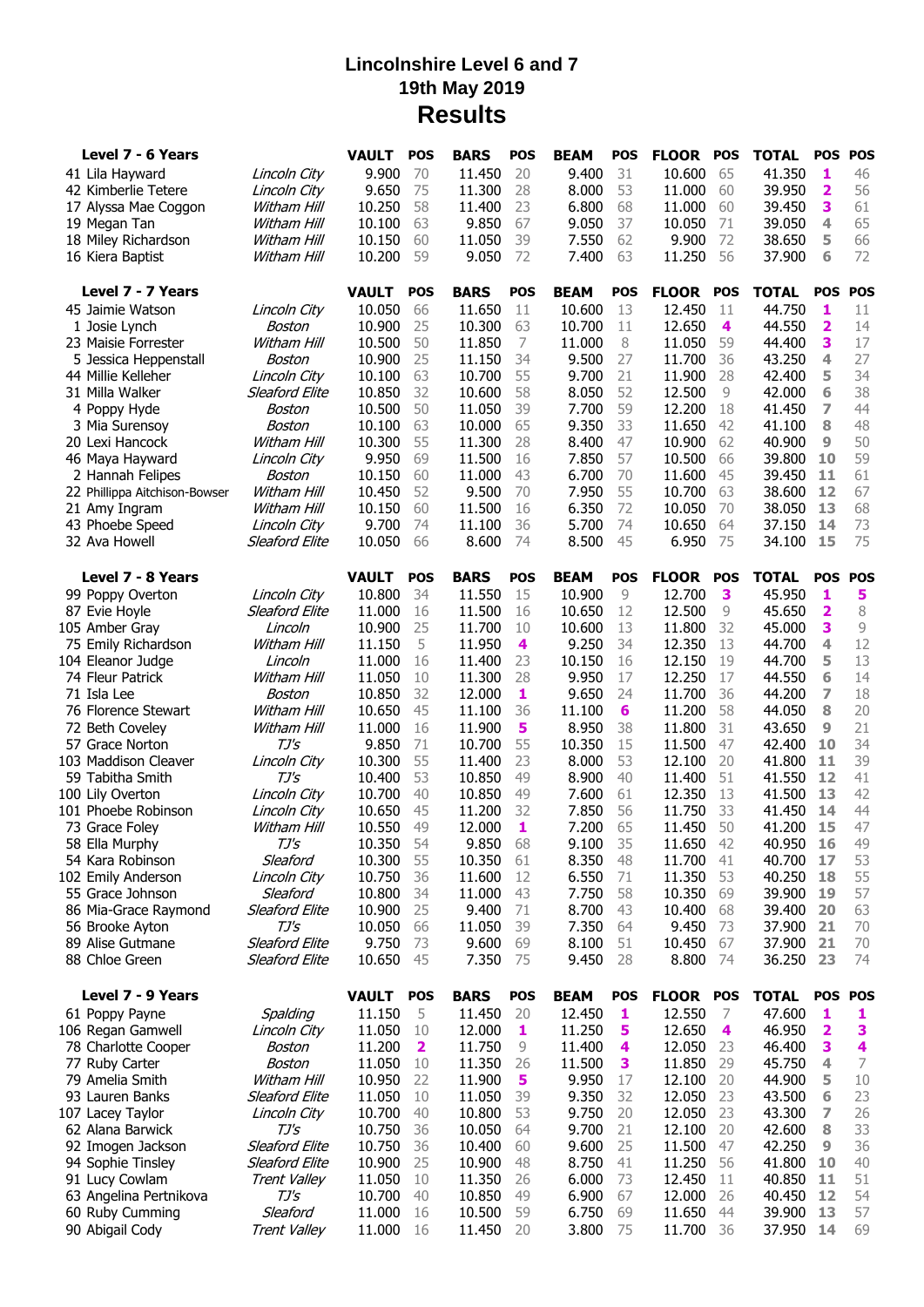## **Lincolnshire Level 6 and 7 19th May 2019 Results**

| Level 7 - 10 Years                  |                       | <b>VAULT</b><br><b>POS</b>  | <b>BARS</b><br><b>POS</b>         | <b>BEAM</b><br><b>POS</b> | <b>FLOOR</b><br><b>POS</b>  | <b>TOTAL</b><br><b>POS</b><br><b>POS</b> |
|-------------------------------------|-----------------------|-----------------------------|-----------------------------------|---------------------------|-----------------------------|------------------------------------------|
| 127 Chloe Downes                    | Witham Hill           | 11.200<br>2                 | 11.600<br>12                      | 11.700<br>2               | 12.600<br>6                 | 47.100<br>1<br>$\overline{\mathbf{2}}$   |
| 155 Emily Pegg                      | Lincoln City          | 10.750<br>36                | 61<br>10.350                      | 11.100<br>6               | 11.350<br>53                | 2<br>22<br>43.550                        |
| 128 Sophie Beck                     | <b>Sleaford Elite</b> | 10.950<br>22                | 57<br>10.650                      | 9.950<br>19               | 11.850<br>29                | 3<br>24<br>43.400                        |
| 156 Holly Ardron                    | Lincoln City          | 10.600<br>48                | 10.850<br>49                      | 9.550<br>26               | 12.350<br>13                | 25<br>43.350<br>4                        |
| 140 Abby Mitchel                    | Trent Valley          | 2<br>11.200                 | 12<br>11.600                      | 8.600<br>44               | 11.750<br>33                | 28<br>43.150<br>5                        |
| 153 Olivia Stephenson               | Lincoln City          | 11.100<br>7                 | 10.950<br>45                      | 36<br>9.100               | 11.950<br>27                | 6<br>29<br>43.100                        |
| 112 Charlotte Hinchliffe            | Spalding              | 11.000<br>16                | 10.950<br>45                      | 23<br>9.650               | 55<br>11.300                | 7<br>31<br>42.900                        |
| 129 Connie Glover                   | <b>Sleaford Elite</b> | 7<br>11.100                 | 9.900<br>66                       | 39<br>8.950               | 11.550<br>46                | 42<br>41.500<br>8                        |
| 130 Erin Banks                      | <b>Sleaford Elite</b> | 10.900<br>25                | 8.900<br>73                       | 8.150<br>50               | 11.700<br>36                | 60<br>9<br>39.650                        |
| Level 7 - 11 Years                  |                       | <b>VAULT</b><br><b>POS</b>  | <b>BARS</b><br><b>POS</b>         | <b>BEAM</b><br><b>POS</b> | <b>FLOOR POS</b>            | <b>TOTAL</b><br><b>POS</b><br><b>POS</b> |
| 115 Liberty Walkland                | Spalding              | 11.100<br>7                 | 11.100<br>36                      | 10.900<br>9               | 12.800<br>1                 | 1<br>45.900<br>6                         |
| 113 Emily Cowlard                   | Spalding              | 11.400<br>1                 | $\overline{7}$<br>11.850          | 8.500<br>45               | 12.800<br>1                 | 44.550<br>2<br>16                        |
| 114 Meghan Clarke                   | Spalding              | 11.050<br>10                | 32<br>11.200                      | 29<br>9.400               | 7<br>12.550                 | 3<br>44.200<br>18                        |
| 132 Eva Bramley                     | <b>Sleaford Elite</b> | 10.950<br>22                | 10.950<br>45                      | 9.400<br>29               | 11.700<br>36                | 30<br>43.000<br>4                        |
| 144 Lola Beharrell                  | Trent Valley          | 10.900<br>25                | 11.500<br>16                      | 8.150<br>49               | 12.350<br>13                | 32<br>42.900<br>5                        |
| 143 Lara Bett                       | Trent Valley          | 10.700<br>40                | 31<br>11.250                      | 8.750<br>41               | 11.500<br>47                | 37<br>6<br>42.200                        |
| 142 Poppy Anderton                  | Trent Valley          | 10.700<br>40                | 34<br>11.150                      | 7.600<br>60               | 11.400<br>51                | 7<br>51<br>40.850                        |
| 141 Isabel Mounde                   | Trent Valley          | 9.850<br>71                 | 10.750<br>54                      | 6.950<br>66               | 11.750<br>33                | 64<br>39.300<br>8                        |
|                                     |                       |                             |                                   |                           |                             |                                          |
| Level 6 - 7 Years                   |                       | <b>VAULT</b><br><b>POS</b>  | <b>BARS</b><br><b>POS</b>         | <b>POS</b><br><b>BEAM</b> | <b>FLOOR</b><br><b>POS</b>  | <b>POS</b><br><b>POS</b><br><b>TOTAL</b> |
| 11 Scarlett Judson                  | Witham Hill           | 11.150<br>12                | 11.750<br>22                      | 45<br>10.550              | 38<br>11.667                | 1<br>23<br>45.117                        |
| 9 Isabella Edwards                  | Witham Hill           | 10.250<br>66                | 12.050<br>6                       | 10.350<br>50              | 11.933<br>23                | 44.583<br>2<br>34                        |
| 6 Marie Thompson                    | Boston                | 10.100<br>71                | 12,000<br>10                      | 9.600<br>67               | 12.067<br>15                | 3<br>43.767<br>46                        |
| 10 Ella Stroud                      | Witham Hill           | 10.600<br>46                | 10.950<br>60                      | 10.350<br>50              | 11.767<br>32                | 48<br>43.667<br>4                        |
| 7 Nellie Ball                       | Witham Hill           | 10.450<br>59                | 10.200<br>75                      | 10.100<br>61              | 11.833<br>29                | 5<br>63<br>42.583                        |
| 8 Darcy Barlow                      | Witham Hill           | 9.550<br>85                 | 56<br>11.050                      | 71<br>9.450               | 11.633<br>40                | 75<br>41.683<br>6                        |
| Level 6 - 8 Years                   |                       | <b>VAULT</b><br><b>POS</b>  | <b>BARS</b><br><b>POS</b>         | <b>BEAM</b><br><b>POS</b> | <b>FLOOR</b><br><b>POS</b>  | <b>TOTAL</b><br><b>POS</b><br><b>POS</b> |
| 48 Ruby White                       | Spalding              | 10.500<br>53                | 12.350<br>1                       | 12.500<br>11              | 12.133<br>13                | 47.483<br>1<br>9                         |
| 34 Libby Sadler                     | Lincoln               | 10.550<br>51                | 11.800<br>21                      | 10.250<br>53              | 12.300<br>7                 | 27<br>44.900<br>2                        |
| 25 Katie Gilbert                    | Witham Hill           | 9.850<br>82                 | 12.050<br>6                       | 10.600<br>43              | 11.600<br>42                | 41<br>44.100<br>3                        |
| 12 Aimee Kirk                       | Boston                | 10.050<br>74                | 11.700<br>25                      | 26<br>11,200              | 10.500<br>77                | 53<br>43.450<br>4                        |
| 33 Leela Peterson                   | <b>Sleaford Elite</b> | 10.250<br>66                | 78<br>10.000                      | 72<br>9.400               | 23<br>11.933                | 5<br>77<br>41.583                        |
| 47 Thea Blades                      | Lincoln City          | 9.000<br>86                 | 11.450<br>41                      | 8.150<br>83               | 10.800<br>75                | 84<br>39.400<br>6                        |
| Level 6 - 9 Years                   |                       | <b>VAULT</b><br><b>POS</b>  | <b>BARS</b><br>POS                | <b>BEAM</b><br>POS        | <b>POS</b><br><b>FLOOR</b>  | <b>POS</b><br><b>POS</b><br><b>TOTAL</b> |
| 28 Vicktoria Mackwood               | Witham Hill           | 11.250<br>6                 | 12.150<br>4                       | 13.100<br>2               | 12.400<br>5                 | 48.900<br>1<br>1                         |
| 29 Shyla-Bay Stewart                | Witham Hill           | 11.350<br>1                 | 11.600<br>33                      | 12.300<br>17              | 12.633<br>2                 | 6<br>47.883<br>2                         |
| 27 Imogen Figg                      | Witham Hill           | 10.450<br>59                | 12.300<br>$\overline{\mathbf{2}}$ | 12.750<br>6               | 12.067<br>15                | 7<br>3<br>47.567                         |
| 53 Matilda Smith                    | TJ's                  | 10.950<br>29                | 11.900<br>16                      | 12.650<br>8               | 12.067<br>15                | 7<br>47.567<br>3                         |
| 30 Evie Thompson-Hardy              | Witham Hill           | 10.600<br>46                | 11.850<br>19                      | 11.600<br>21<br>69        | 11.767<br>32                | 16<br>45.817<br>5<br>20                  |
| 14 Freya Norton                     | Boston<br>Boston      | 11.350<br>1<br>10.050<br>74 | 12.100<br>5<br>11.900<br>16       | 9.550<br>10.650<br>42     | 12.333<br>6<br>12.133<br>11 | 45.333<br>6<br>30<br>44.733<br>7         |
| 15 Lucy Bartram<br>51 Alanah Wilson | $TJ\prime S$          | 10.650<br>45                | 35<br>11.550                      | 10.850<br>32              | 11.633<br>40                | 32<br>44.683<br>8                        |
| 37 Orlaith Kelly                    | Lincoln               | 9.750<br>83                 | 11.700<br>25                      | 10.650<br>38              | 12.433<br>3                 | 35<br>44.533<br>9                        |
| 26 Beatrice Cullen                  | Witham Hill           | 10.350<br>65                | 10.900<br>61                      | 11.600<br>21              | 11.433<br>55                | 37<br>44.283<br>10                       |
| 36 Evie Evans                       | Lincoln               | 10.500<br>53                | 10.400<br>72                      | 10.850<br>30              | 11.600<br>45                | 54<br>43.350<br>11                       |
| 50 Abigail Farrow                   | Trent Valley          | 10.900<br>35                | 22<br>11.750                      | 9.100<br>77               | 11.533<br>50                | 12<br>56<br>43.283                       |
| 35 Layla Hensell                    | Lincoln               | 10.500<br>53                | 73<br>10.300                      | 33<br>10.800              | 11.067<br>68                | 42.667<br>13<br>60                       |
| 38 Amy Carlyle                      | Lincoln               | 10.400<br>64                | 10.450<br>70                      | 10.150<br>56              | 11.333<br>60                | 42.333<br>14<br>65                       |
| 52 Ksenija Pertnikova               | $TJ\prime S$          | 9.900<br>79                 | 11.700<br>27                      | 10.650<br>38              | 9.867<br>83                 | 68<br>42.117<br>15                       |
| 40 Taylor-Jade Smith                | Sleaford Elite        | 10.050<br>74                | 11.850<br>19                      | 8.650<br>80               | 11.500<br>51                | 42.050<br>16<br>69                       |
| 49 Sophie Sheeran                   | Lincoln City          | 9.750<br>83                 | 11.350<br>47                      | 85<br>7.850               | 11.433<br>55                | 40.383<br>17<br>82                       |
| 39 Alice Gemmill                    | Lincoln               | 10.500<br>- 53              | 11.300<br>48                      | 5.050<br>86               | 11.000 71                   | 37.850<br>18<br>85                       |